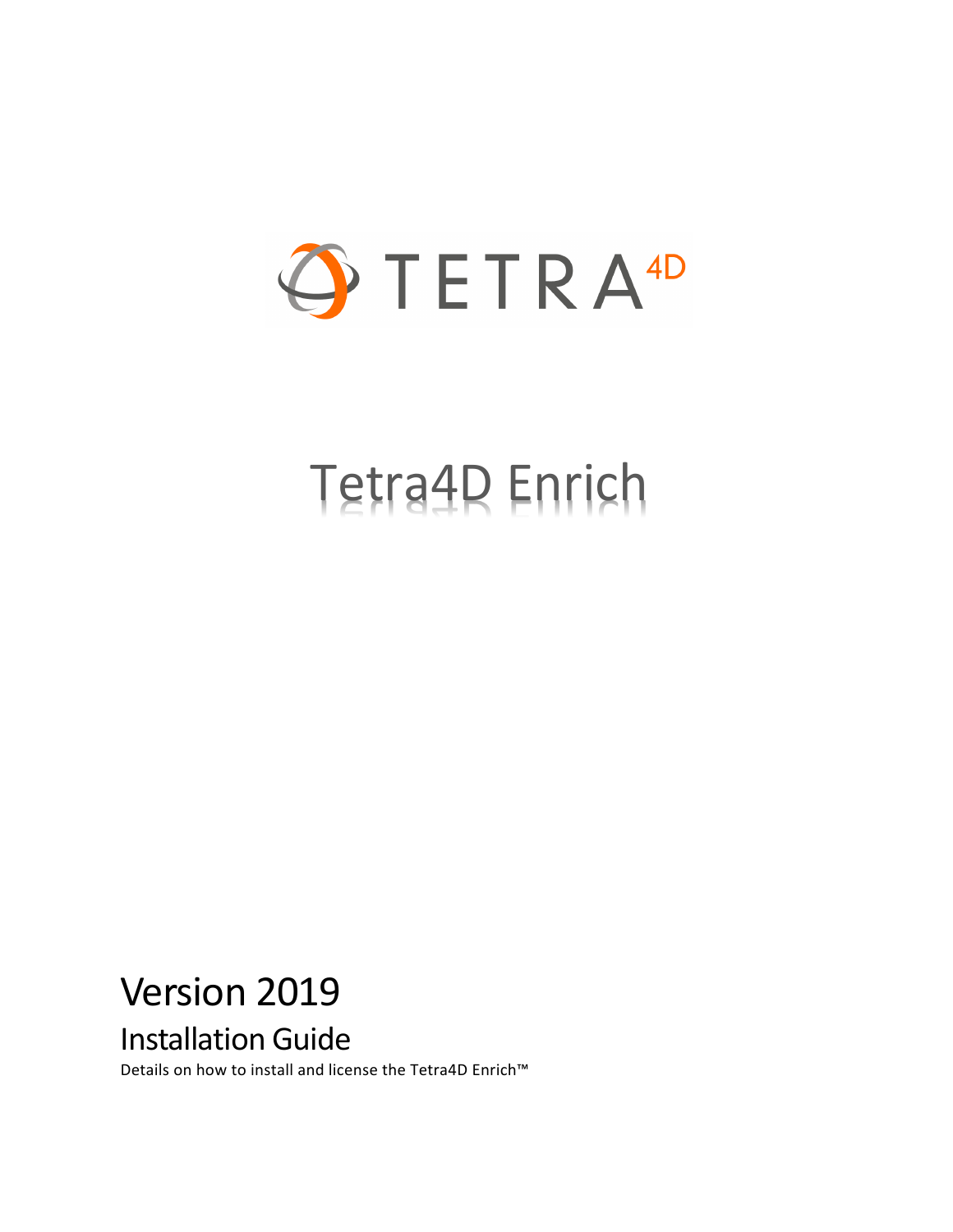### **Table of Contents**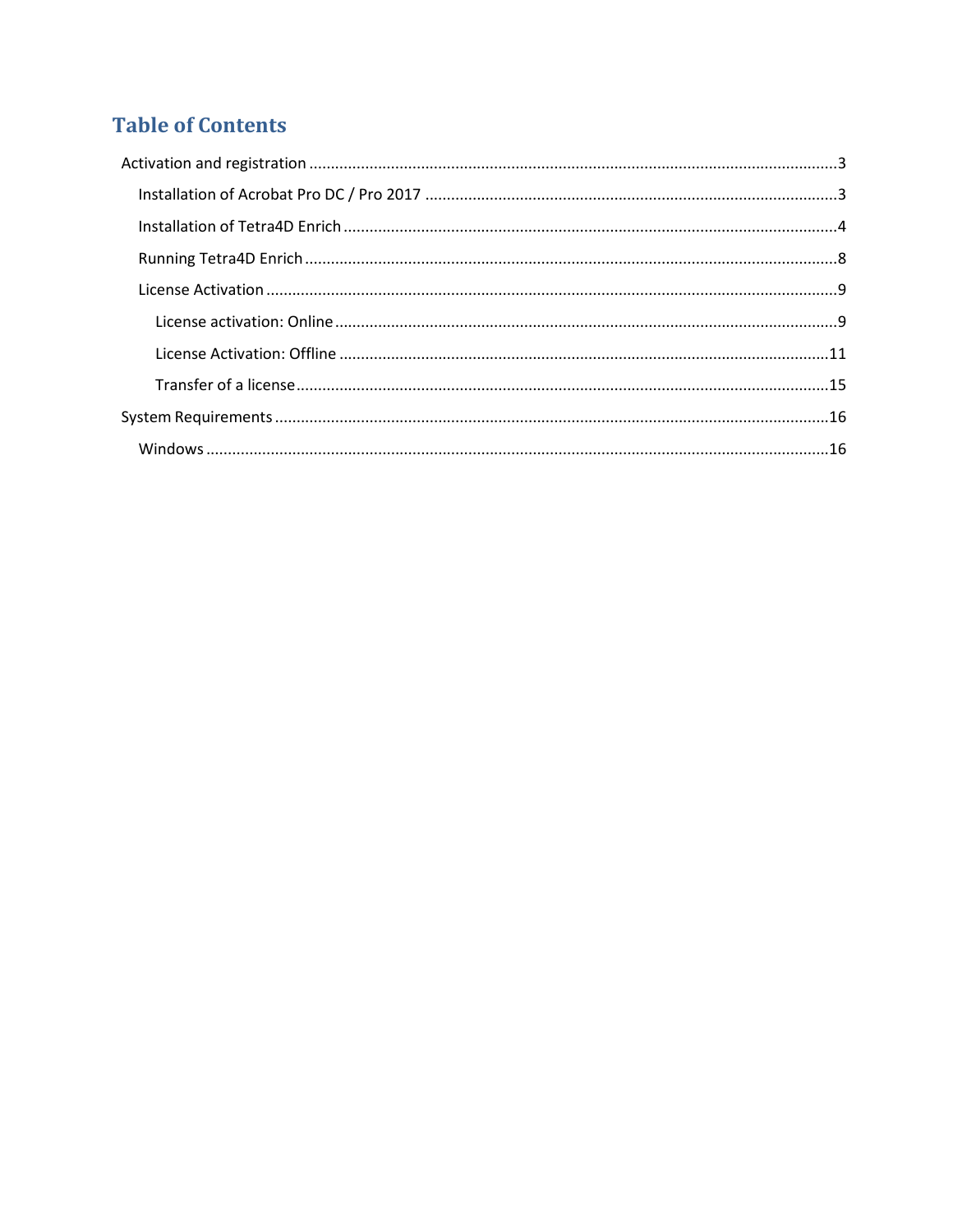## <span id="page-2-0"></span>**Activation and registration**

#### <span id="page-2-1"></span>**Installation of Acrobat Pro DC / Pro 2017**

Tetra4D Enrich has been developed as an Add-in for Adobe® Acrobat® Pro and supports versions DC and 2017. As such, Acrobat Pro DC or Pro 2017 is required to be installed for Tetra4D Enrich to function.

A free trial of Acrobat Pro DC can be downloaded at: [http://www.adobe.com/cfusion/tdrc/index.cfm?product=acrobat\\_pro](http://www.adobe.com/cfusion/tdrc/index.cfm?product=acrobat_pro)

Please refer to<https://helpx.adobe.com/creative-cloud/learn/tutorials/acrobat.html#get-started> and <https://helpx.adobe.com/document-cloud.html> for detailed instructions and troubleshooting related to Acrobat Pro DC / Pro 2017.

If you have not yet purchased Acrobat Pro, it can be purchased along with Tetra4D Enrich as a package called *Tetra4D Enrich Bundle* online at:<http://www.tetra4d.com/store>

Note:

The ADOBE Products and technical support periods can be found [here.](https://helpx.adobe.com/support/programs/eol-matrix.html)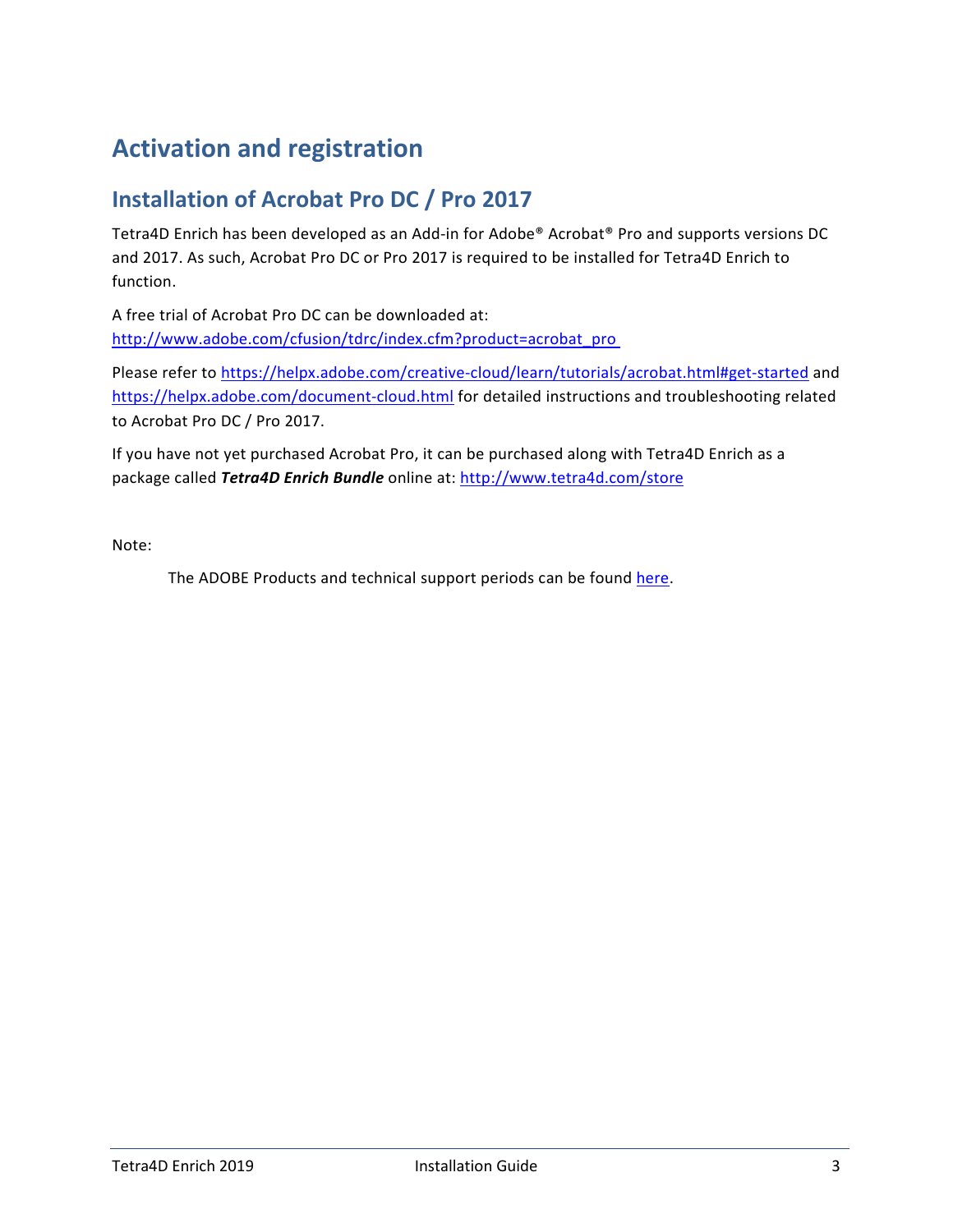#### <span id="page-3-0"></span>**Installation of Tetra4D Enrich**

#### **Important remark:**

Installing Tetra4D Enrich product also installs Tetra4D Converter product.

The Tetra4D Enrich includes Tetra4D Converter product in order to provide the features to convert native 3D CAD data into PDF document.

During the installation process, the "Tetra4D Enrich" installer will install two Acrobat plugins (Tetra4D Enrich and Tetra4D Converter).

- 1. Download and run the "Tetra4D Enrich" installer. The installer should have been emailed to you along with your license/serial number. You can also find it in your [Customer Portal](https://system.netsuite.com/core/media/media.nl?id=1512340&c=1268810&h=7381c1353a387fc86a78&_xt=.html)
- 2. Select the desired setup language and choose **OK:**

|    | Select Setup Language                                  |  |
|----|--------------------------------------------------------|--|
| TE | Select the language to use during the<br>installation: |  |
|    | English                                                |  |
|    | Deutsch                                                |  |
|    | English<br>Español                                     |  |
|    | Français                                               |  |
|    | Italiano                                               |  |
|    | Português (Portugal)                                   |  |
|    | 하                                                      |  |

3. The installation programs welcome screen is then displayed. Click **Next** to continue:

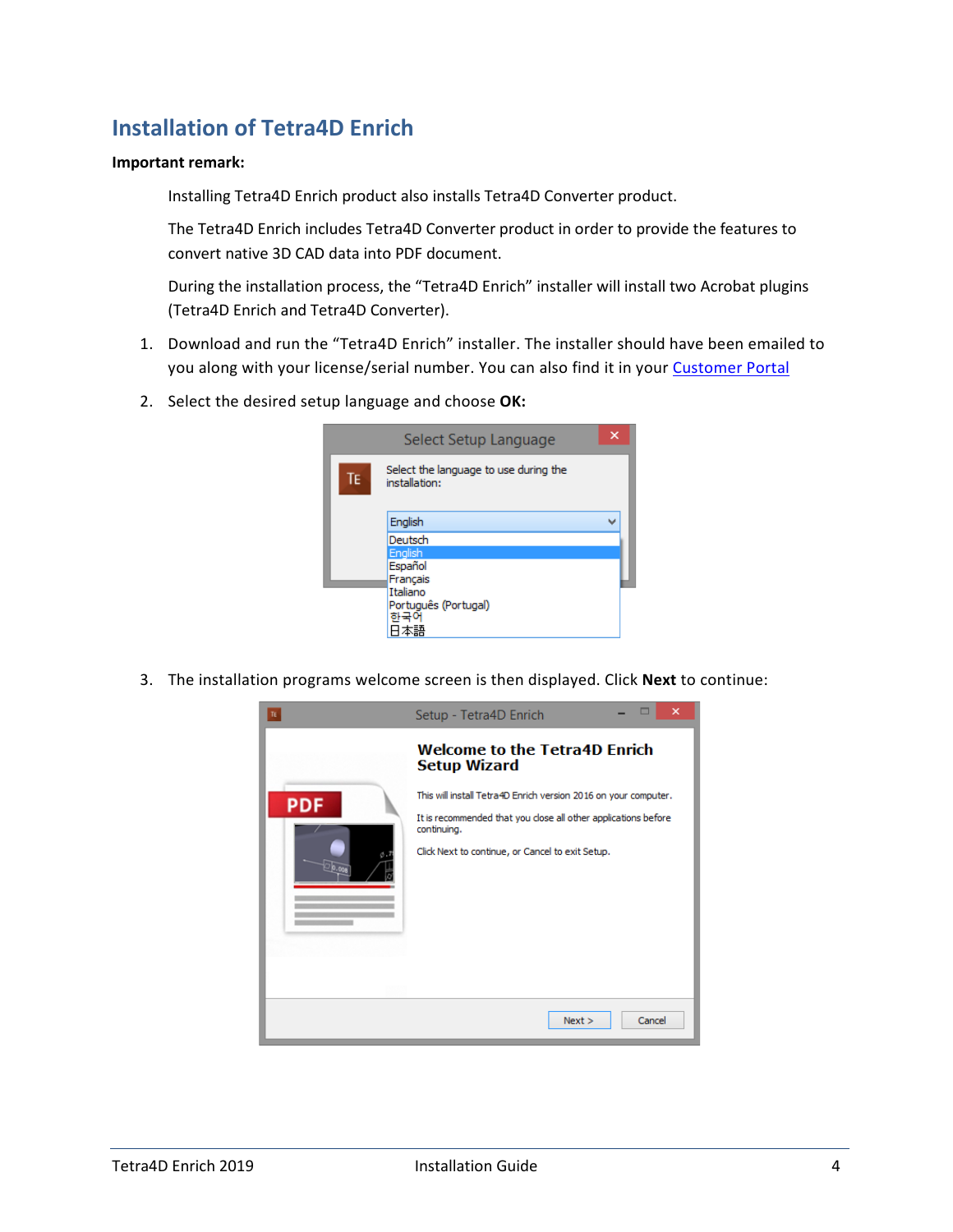4. If Tetra4D Converter is already installed, on your computer, the below dialog will be displayed. Read the important message for the users of the Tetra4D Converter product, and click **Next** to continue:

| ×<br>Setup - Tetra4D Enrich<br>TF                                                                                                                                                                                                                                                                                                                                                                                                                  |
|----------------------------------------------------------------------------------------------------------------------------------------------------------------------------------------------------------------------------------------------------------------------------------------------------------------------------------------------------------------------------------------------------------------------------------------------------|
| <b>Please Read: IMPORTANT message for USERS OF TETRA4D CONVERTER</b><br>TE<br>Installation of Tetra4D Enrich 2016 on an older version of Tetra4D Converter                                                                                                                                                                                                                                                                                         |
| You are about to install Tetra4D Enrich on a computer with Tetra4D Converter.<br>Tetra4D Enrich is based on the very latest of Tetra4D conversion technology, and it<br>will overwrite your current copy of Tetra4D Converter.<br>Important: Prior to completing the installation of Tetra4D Enrich, please store the<br>earlier version of Converter prior, in case if you need to return using the earlier<br>version.                           |
| To find your Tetra4D Converter version number:<br>- Launch Acrobat Pro<br>- Select "3D PDF/Tetra4D Converter" in the Menu bar<br>- Select "About 3D PDF/Tetra4D Converter"<br>A dialog window will appear with your software version We recommend you take a<br>screen shot or make note of your current Tetra4D Converter version.<br>For any question related to this, please refer to the installation guide, or<br>http://www.tetra4d.com/faq/ |
| $<$ Back<br>Cancel<br>Next                                                                                                                                                                                                                                                                                                                                                                                                                         |

5. Read and accept the End User License Agreement, then click **Next** to continue:

| Setup - Tetra4D Enrich                                                                                                                                                                                                                                                                                                                                                                                                                                                                                                                                                                                                            |        | ×  |
|-----------------------------------------------------------------------------------------------------------------------------------------------------------------------------------------------------------------------------------------------------------------------------------------------------------------------------------------------------------------------------------------------------------------------------------------------------------------------------------------------------------------------------------------------------------------------------------------------------------------------------------|--------|----|
| <b>License Agreement</b><br>Please read the following important information before continuing.                                                                                                                                                                                                                                                                                                                                                                                                                                                                                                                                    |        | TE |
| Please read the following License Agreement. You must accept the terms of this<br>agreement before continuing with the installation.                                                                                                                                                                                                                                                                                                                                                                                                                                                                                              |        |    |
| Tetra4D Enrich™ Software License Agreement                                                                                                                                                                                                                                                                                                                                                                                                                                                                                                                                                                                        | ۸      |    |
| INOTICE TO USER: PLEASE READ THIS AGREEMENT CAREFULLY, BY COPYING,<br>INSTALLING OR USING ALL OR ANY PORTION OF THE SOFTWARE YOU ACCEPT<br>ALL THE TERMS AND CONDITIONS OF THIS AGREEMENT, INCLUDING, IN<br>PARTICULAR THE LIMITATIONS ON: USE CONTAINED IN SECTION 2;<br>TRANSFERABILITY IN SECTION 4; WARRANTY IN SECTIONS 6 AND 7; LIABILITY<br>IN SECTION 8; CONNECTIVITY AND PRIVACY IN SECTION 14; AND SPECIFIC<br>PROVISIONS AND EXCEPTIONS IN SECTION 15, YOU AGREE THAT THIS<br>AGREEMENT IS LIKE ANY WRITTEN NEGOTIATED AGREEMENT SIGNED BY YOU.<br>THIS AGREEMENT IS ENFORCEABLE AGAINST YOU AND ANY LEGAL ENTITY THAT |        |    |
| I accept the agreement                                                                                                                                                                                                                                                                                                                                                                                                                                                                                                                                                                                                            |        |    |
| $\bigcirc$ I do not accept the agreement                                                                                                                                                                                                                                                                                                                                                                                                                                                                                                                                                                                          |        |    |
| $Back$<br>Next                                                                                                                                                                                                                                                                                                                                                                                                                                                                                                                                                                                                                    | Cancel |    |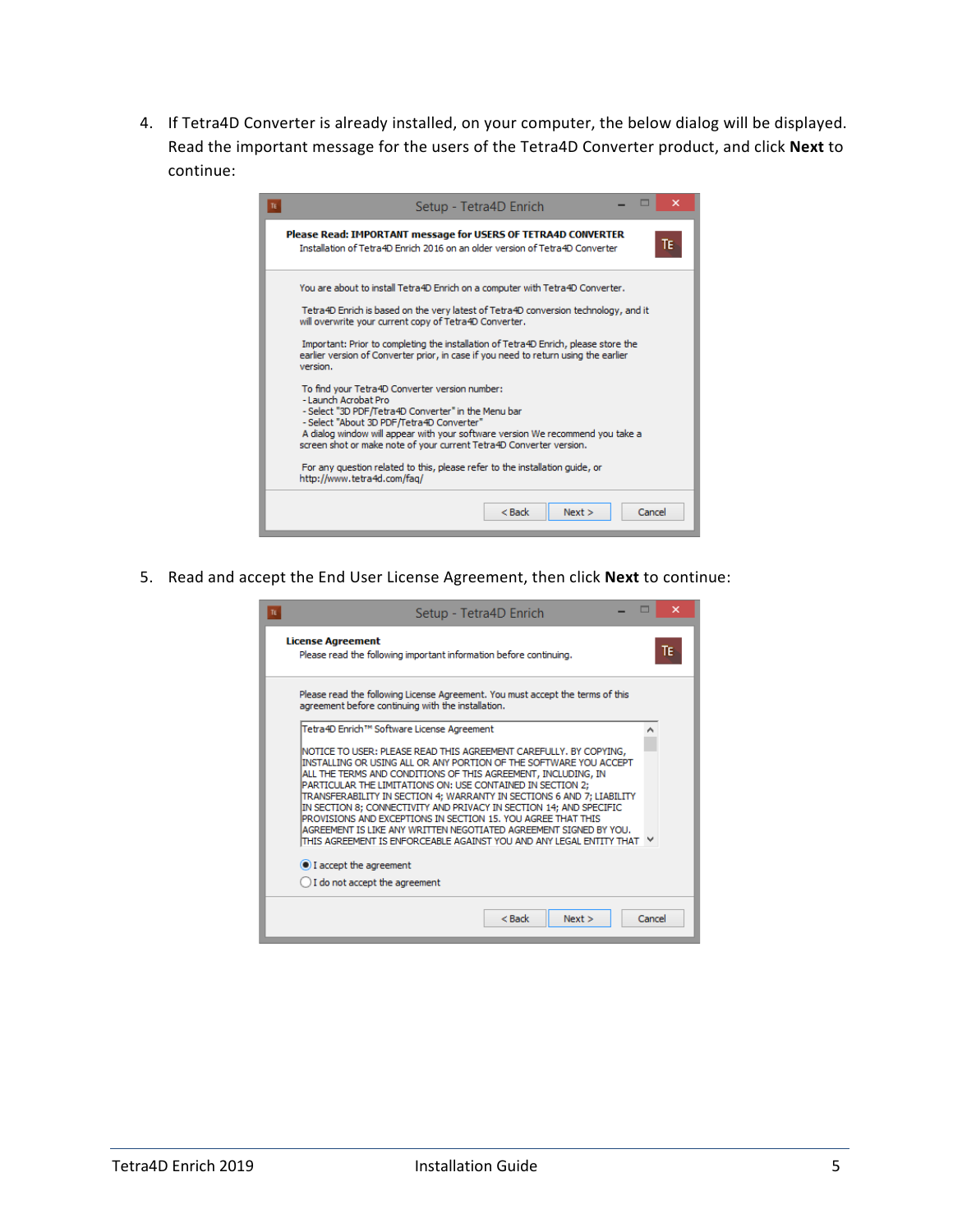6. Read the Customer Experience Improvement Program terms.

If you don't want to participate in this program, uncheck the check-box.

Then click **Next** to continue:

| $\times$<br>Setup - Tetra4D Enrich                                                                                                                                                                                                                                                                                                                                                                                                                                                                                                                                                                                                                                                                                                                                                                                                                                                                       |
|----------------------------------------------------------------------------------------------------------------------------------------------------------------------------------------------------------------------------------------------------------------------------------------------------------------------------------------------------------------------------------------------------------------------------------------------------------------------------------------------------------------------------------------------------------------------------------------------------------------------------------------------------------------------------------------------------------------------------------------------------------------------------------------------------------------------------------------------------------------------------------------------------------|
| <b>Customer Experience Improvement Program</b><br>Help us enhance Tetra4D Enrich                                                                                                                                                                                                                                                                                                                                                                                                                                                                                                                                                                                                                                                                                                                                                                                                                         |
| We are continually seeking to develop and enhance the products and services we<br>offer to our customers. To facilitate this process, it is helpful for us to collect<br>information related to how customers use our software. By installing and using our<br>products, you are agreeing to participate in our CEIP (Customer Experience<br>Improvement Program) whereby you are granting us permission to collect, maintain,<br>process, and use analytics data related to your use of our Software. All the data we<br>collect is anonymous and we do not store any IP addresses or personally identifiable<br>information. For the purpose of the CEIP, we may rely on third party analytics services<br>to collect and process this data and such data is stored and processed on servers<br>located in EU and USA.<br>$ v $ I agree to participate to the Customer Experience Improvement Program. |
| $Back$<br>Cancel<br>Next                                                                                                                                                                                                                                                                                                                                                                                                                                                                                                                                                                                                                                                                                                                                                                                                                                                                                 |

7. Enter you user information (optional), then click **Next** to continue:

| Setup - Tetra4D Enrich<br>$\mathsf{TE}$                   | $\times$ |
|-----------------------------------------------------------|----------|
| <b>User Information</b><br>Please enter your information. | Te       |
| User Name:                                                |          |
| Organization:                                             |          |
|                                                           |          |
|                                                           |          |
|                                                           |          |
| $<$ Back<br>Next                                          | Cancel   |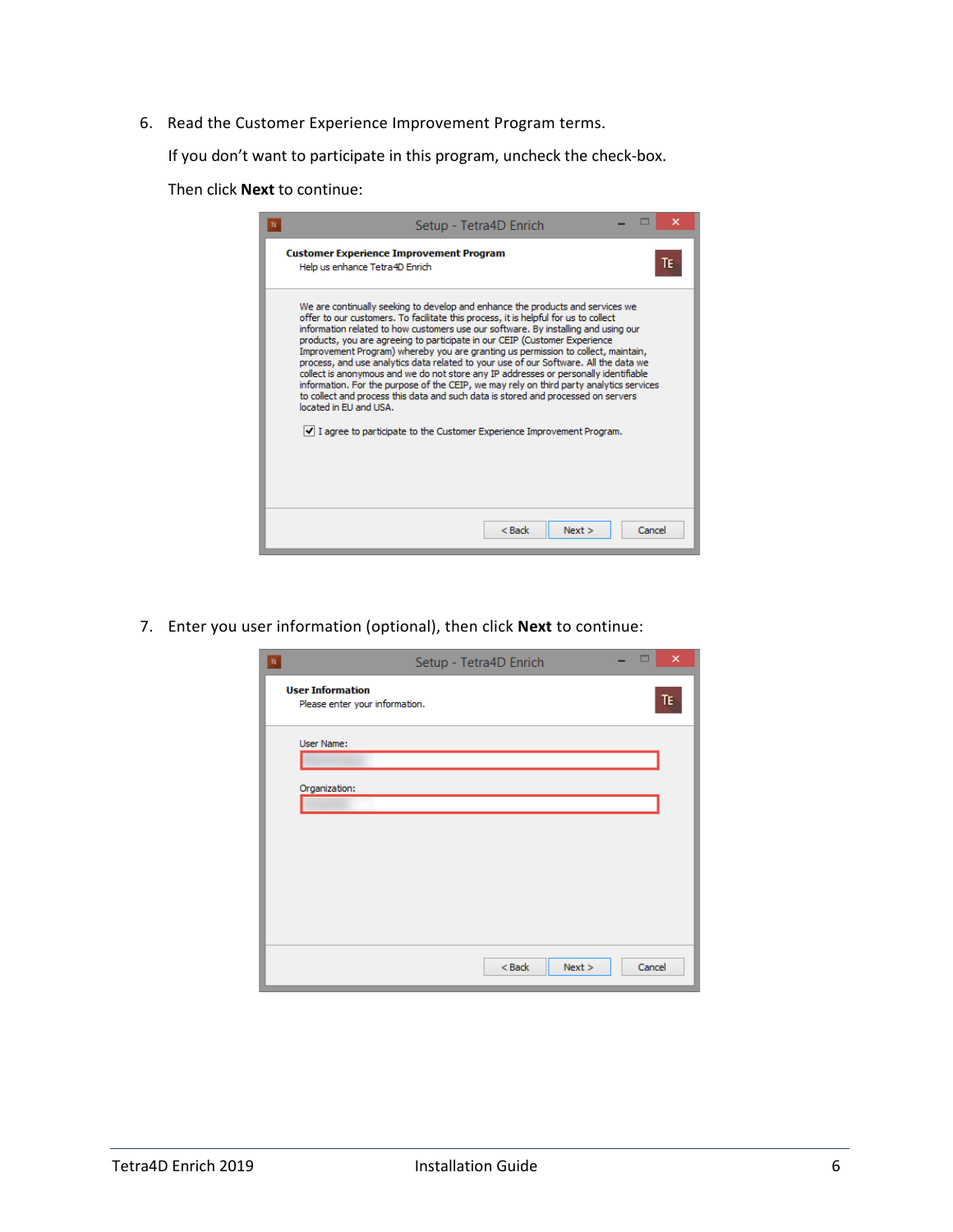8. Finally, review the installation information and click **Install**:

| Setup - Tetra4D Enrich                                                                                                                                                                      |                      | ×   |
|---------------------------------------------------------------------------------------------------------------------------------------------------------------------------------------------|----------------------|-----|
| <b>Ready to Install</b><br>Setup is now ready to begin installing Tetra4D Enrich on your computer.                                                                                          |                      | TE. |
| Click Install to continue with the installation, or click Back if you want to review or<br>change any settings.                                                                             |                      |     |
| Acrobat version:<br>User information:<br>administrateur<br>Destination location:<br>C: \Program Files (x86)\Adobe\Acrobat 2015\Acrobat<br>Tetra4D Converter<br>Tetra4D Enrich<br>$\epsilon$ | $\mathcal{O}_2$<br>w |     |
| $Back$<br>Instal                                                                                                                                                                            | Cancel               |     |

After the installation is complete, the installer may notify you that a system restart is necessary in order to fully complete the installation process. If the following dialog box is displayed, please make sure that you restart your computer before trying to run the Tetra4D Enrich for the first time:

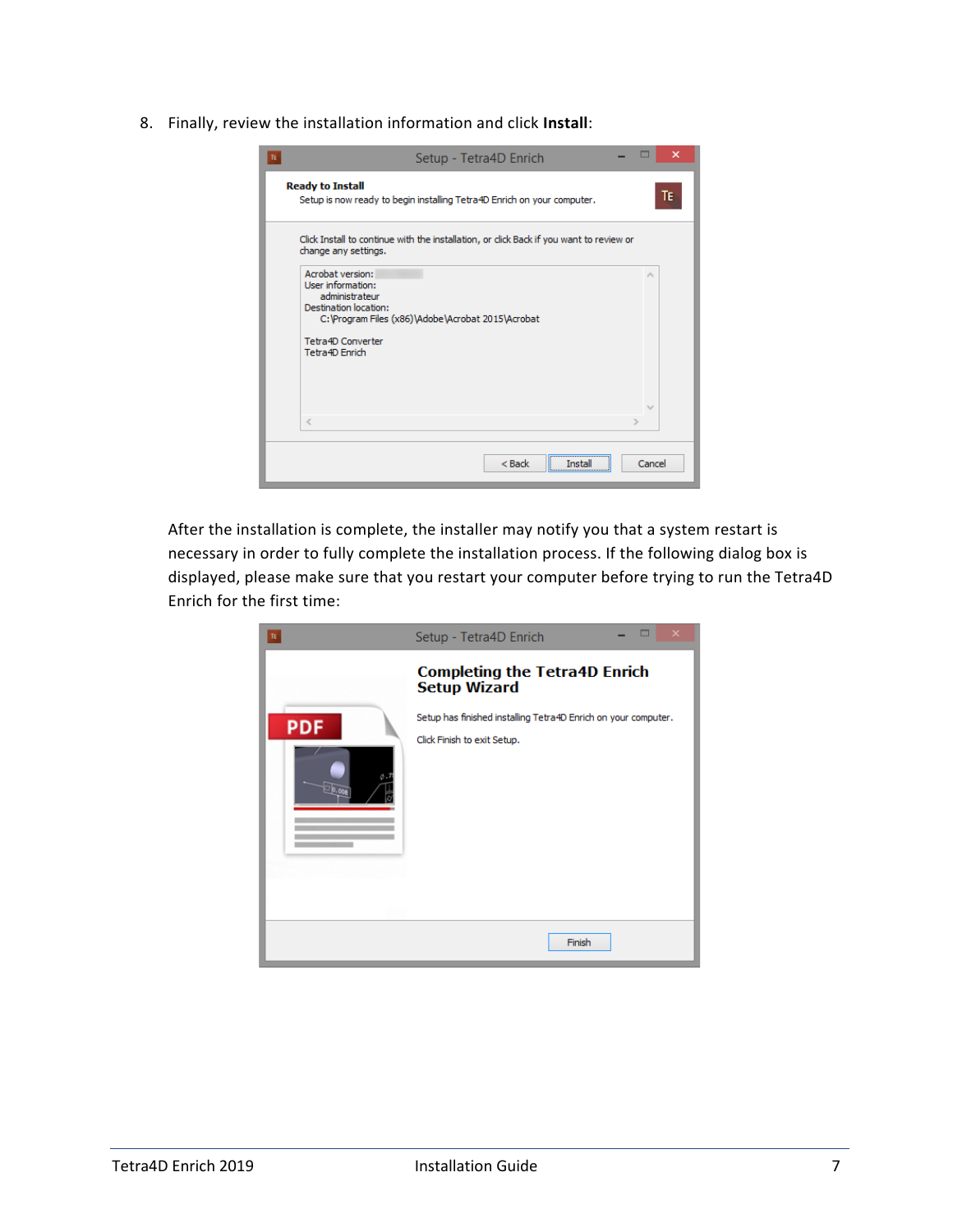#### <span id="page-7-0"></span>**Running Tetra4D Enrich**

To run Tetra4D Enrich, please go to your start menu and launch Acrobat Pro. When you first launch Acrobat Pro after installing Tetra4D Enrich, you will see the following dialog box until your license has been activated.

> Tetra4D Enrich Thank you for evaluating this fully featured version of Tetra4D Enrich.Your trial<br>period will expire in 28 Days. Would you like to purchase a copy ? **Buy Now Continue Trial** I already have a serial number

Tetra4D Enrich starts automatically in a trial mode, with a 28 day duration.

- Select the **Buy Now** button to go to the Tetra4D web store to purchase licenses of the Tetra4D Enrich.
- Select the **Continue Trial** button to run in trial mode. The Tetra4D Enrich will run in trial mode for 28 days after installation.
- You should receive an email from tetra4d.com when you purchase Tetra4D Enrich with your serial number/license key and a link to the installation setup. These can also be found in your [Customer Portal.](https://system.netsuite.com/core/media/media.nl?id=1512340&c=1268810&h=7381c1353a387fc86a78&_xt=.html) To activate your license, select the **I already have a serial number** button and enter your serial number in the activation window. Detailed activation instructions can be found on the next page of this document.

If you are unsure what your license status is or just need help in general, please a support request by going to<http://www.tetra4d.com/support> or by accessing you[r Customer portal.](https://system.netsuite.com/core/media/media.nl?id=1512340&c=1268810&h=7381c1353a387fc86a78&_xt=.html)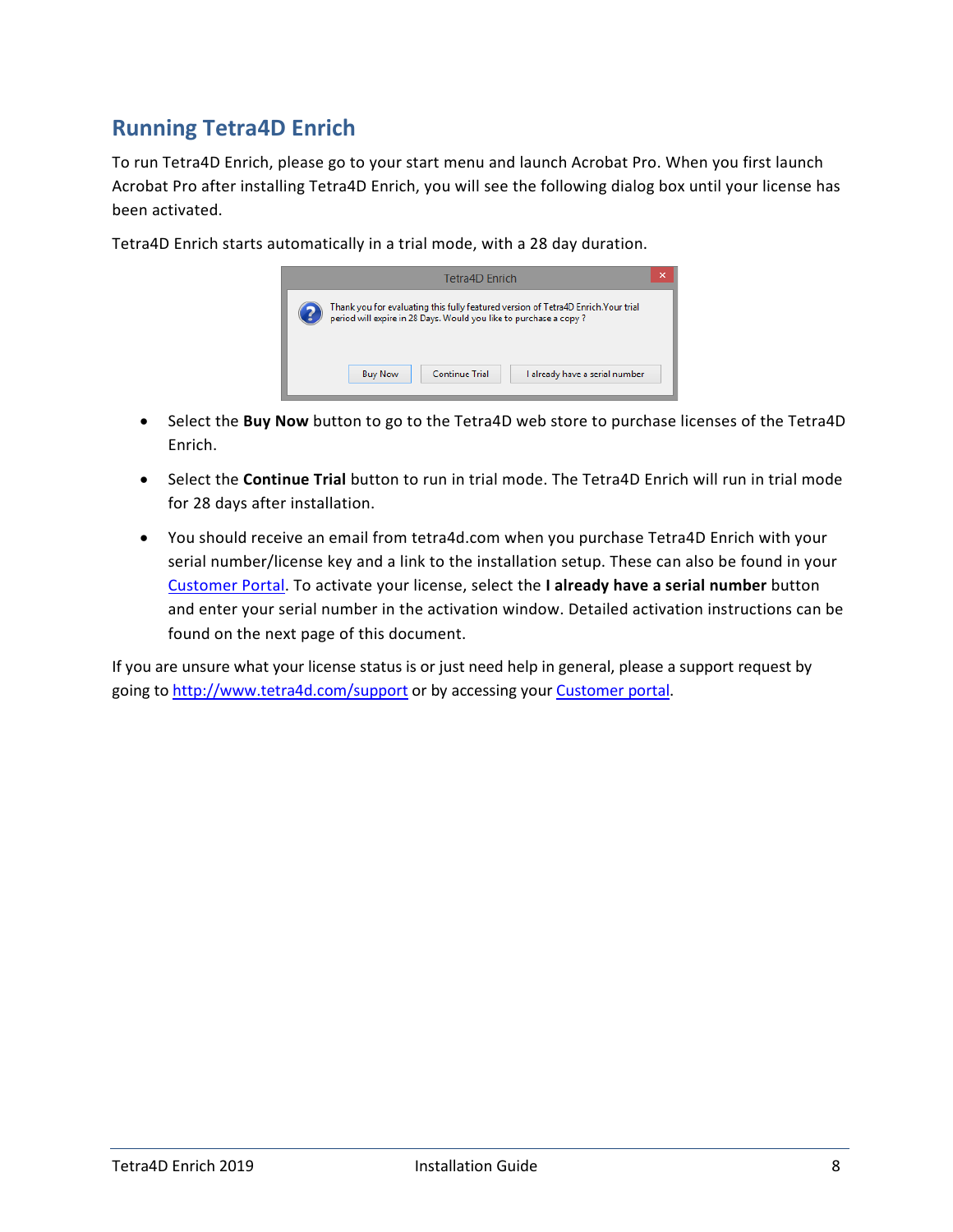#### <span id="page-8-0"></span>**License Activation**

*The Tetra4D Enrich licensing system makes it possible to activate your license without contacting Tetra4D support.*

In order to adapt to various situations, Tetra4D Enrich provides different ways to activate a license on a computer:

- Online activation (computer connected to the Internet)
	- o Activation can be performed
		- From the top menu **Tetra4D Enrich > Request license** dialog box,
		- From the license manager, accessible in the top menu: **Tetra4D Converter > License manager**.

*Note:* 

*The license manager is only accessible in the Tetra4D Converter top menu.*

- Offline activation (computer not connected to the Internet)
	- o Activation can be performed from the license manager, accessible in the top menu: **Tetra4D Converter > License manager**.

#### <span id="page-8-1"></span>**License activation: Online**

To access the online activation dialog:

• Start Acrobat Pro, and select **I already have a serial number** in the Tetra4D Enrich status dialog (this dialog will pop-up if tetra4D Enrich is running in trial mode).



• Or if you are already working in Acrobat, click on the top menu **Tetra4D Enrich > Request license** to access to the Tetra4D Enrich License dialog.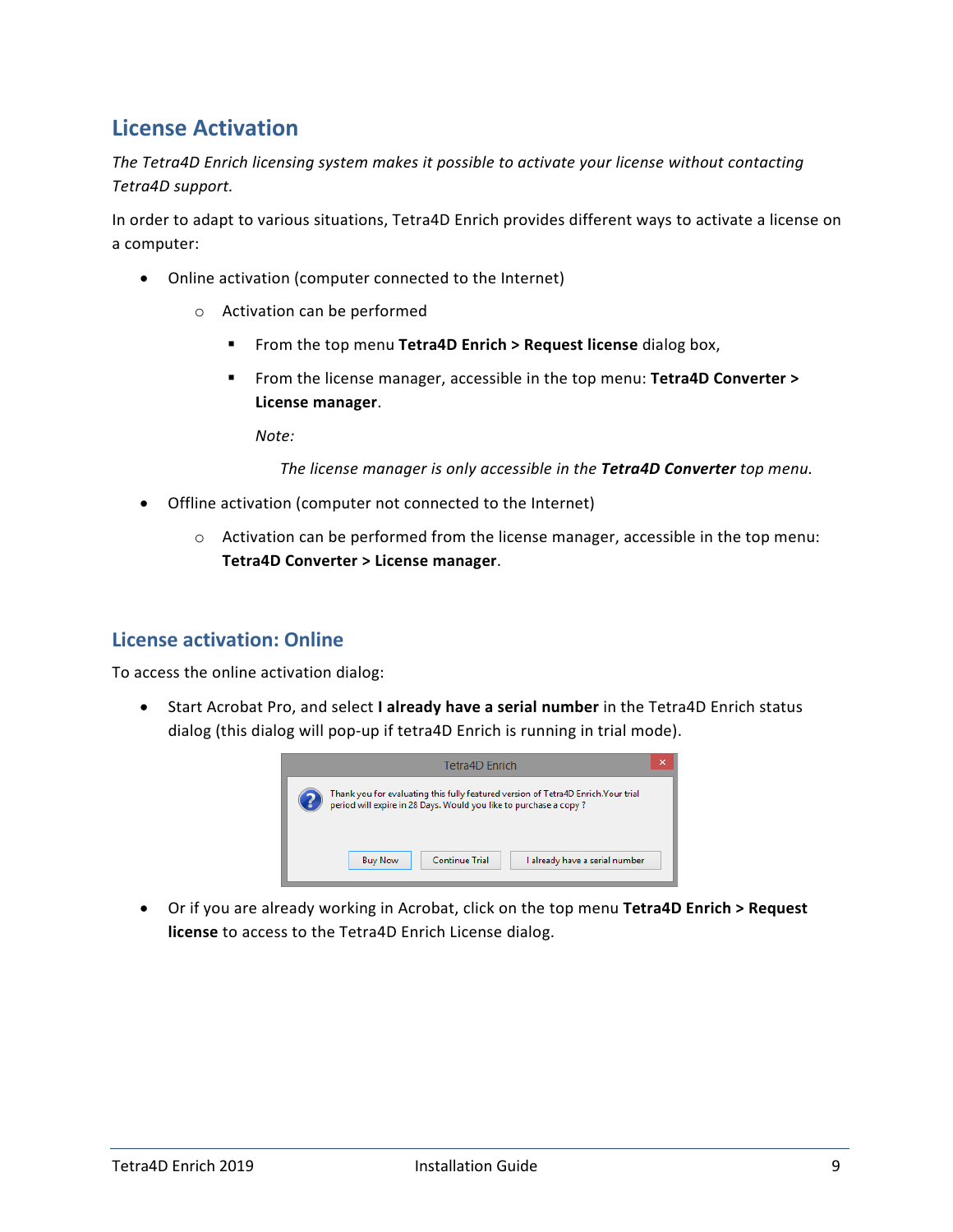• In the Tetra4D Enrich license dialog, enter your serial number

|    | Tetra4D Enrich License                                                                                                                                               |
|----|----------------------------------------------------------------------------------------------------------------------------------------------------------------------|
| TE | Activate Tetra4D Enrich<br>Your version of Tetra4D Enrich is not yet activated.<br>In order to activate it, please enter your serial number below.<br>Serial Number: |
|    | Cancel<br>ΩK                                                                                                                                                         |

Remark:

The serial number should look like: XXXXXXX-XXXXXXXXXX-XXXXXXX-XXXXX

• Click OK to validate

*Note:*

*At this stage, an internet connection is required for the license to be activated.*

• If the activation is successful, the following message confirming the activation will be displayed.

| <b>Tetra4D Enrich</b>            |           |
|----------------------------------|-----------|
| License successfully registered. | <b>OK</b> |

- Press Ok to close the dialog box.
- If the activation is not successful, a dialog box will be displayed with a message indicating what the specific problem is (such as **Invalid serial number** or **Invalid license**):

|                  | <b>Tetra4D Enrich</b> |    |
|------------------|-----------------------|----|
| Invalid License. |                       |    |
|                  |                       | OK |

In such a case, please follow the **Offline activation process** instructions.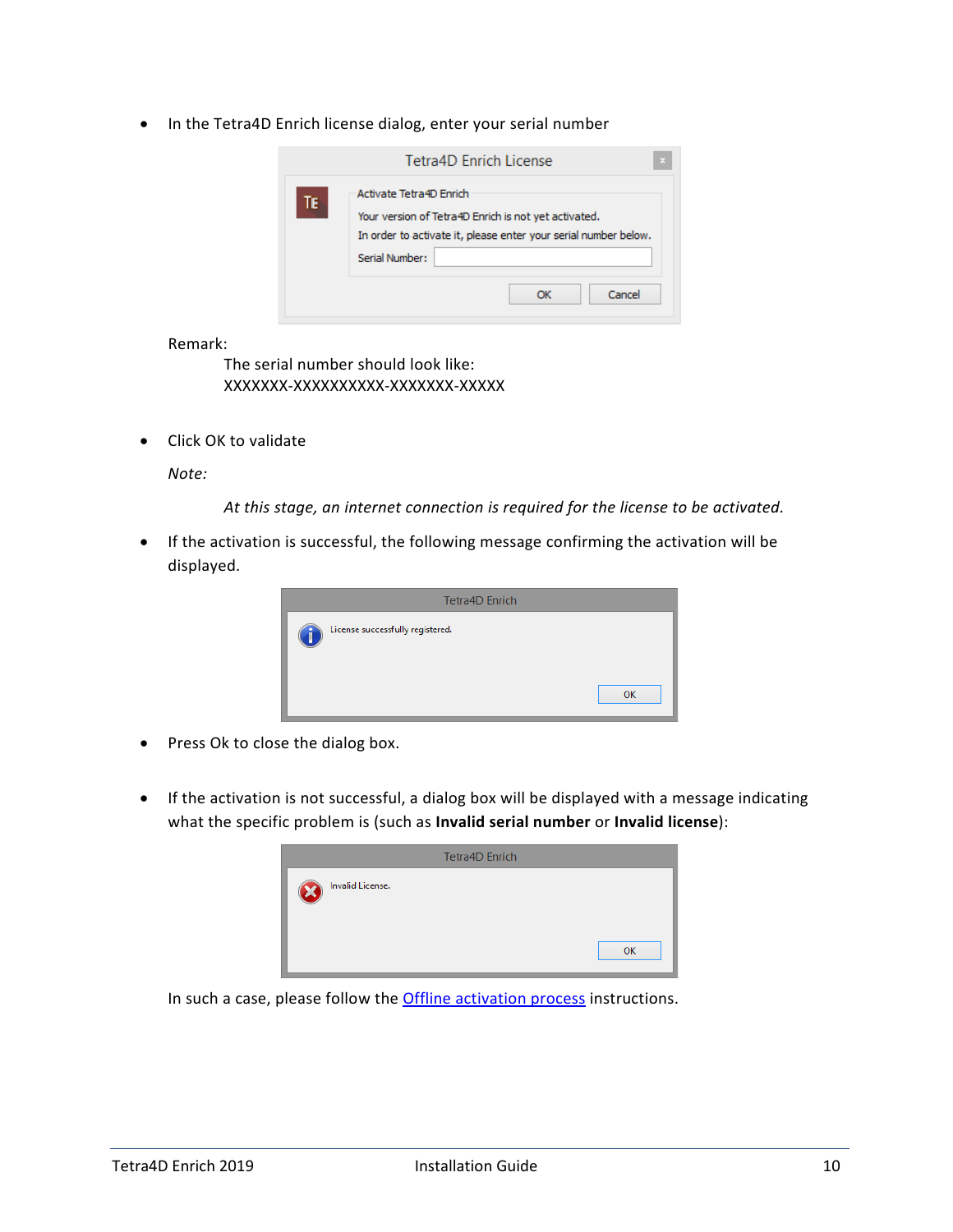#### <span id="page-10-0"></span>**License Activation: Offline**

To access to the offline activation dialog:

- Start Acrobat Pro
- Click on the top menu **Tetra4D Converter > License Manager** to access to the Tetra4D License Manager

| $\overline{\mathbf{Q}}$             | Software Registration Utility                                                                                                                                                                                                                                                 |                               |         |                     |
|-------------------------------------|-------------------------------------------------------------------------------------------------------------------------------------------------------------------------------------------------------------------------------------------------------------------------------|-------------------------------|---------|---------------------|
|                                     | Registered products will appear in the list below. To license a product, select it<br>in the list below and click the Activate button. You will need your serial number to<br>activate the product.                                                                           |                               |         |                     |
|                                     | Activation requires an active connection to the Internet. If no Internet connection is available.<br>you can activate using the offline mode. This will create a license request file that you will need<br>to send to support in order to receive a license activation file. |                               |         |                     |
| <b>Product Name</b>                 | Serial Number                                                                                                                                                                                                                                                                 | <b>Status</b>                 | Version | Activate            |
| Tetra4D Converter<br>Tetra4D Enrich | None                                                                                                                                                                                                                                                                          | None<br>Trial - 28 Days Remai | 2016    | Import License File |
|                                     |                                                                                                                                                                                                                                                                               |                               |         | <b>Deactivate</b>   |
|                                     |                                                                                                                                                                                                                                                                               |                               |         | Exit                |
|                                     |                                                                                                                                                                                                                                                                               |                               |         |                     |

*Notes:*

- *The license manager is only accessible in the Tetra4D Converter top menu*
- *The Tetra4D License Manager tool lists:*
	- o *The installed Tetra4D products*
	- o *The Serial number currently used for each product*
		- *Your serial number if the product has been activated*
		- *A generic "trial" serial number if the product is in trial mode*
	- o *The status of each product (Trial mode, registered…)*
	- o *The version of each product*
- Select the **Tetra4D Enrich** product

*Note:*

• *Installing Tetra4D Enrich product also installs Tetra4D Converter product.*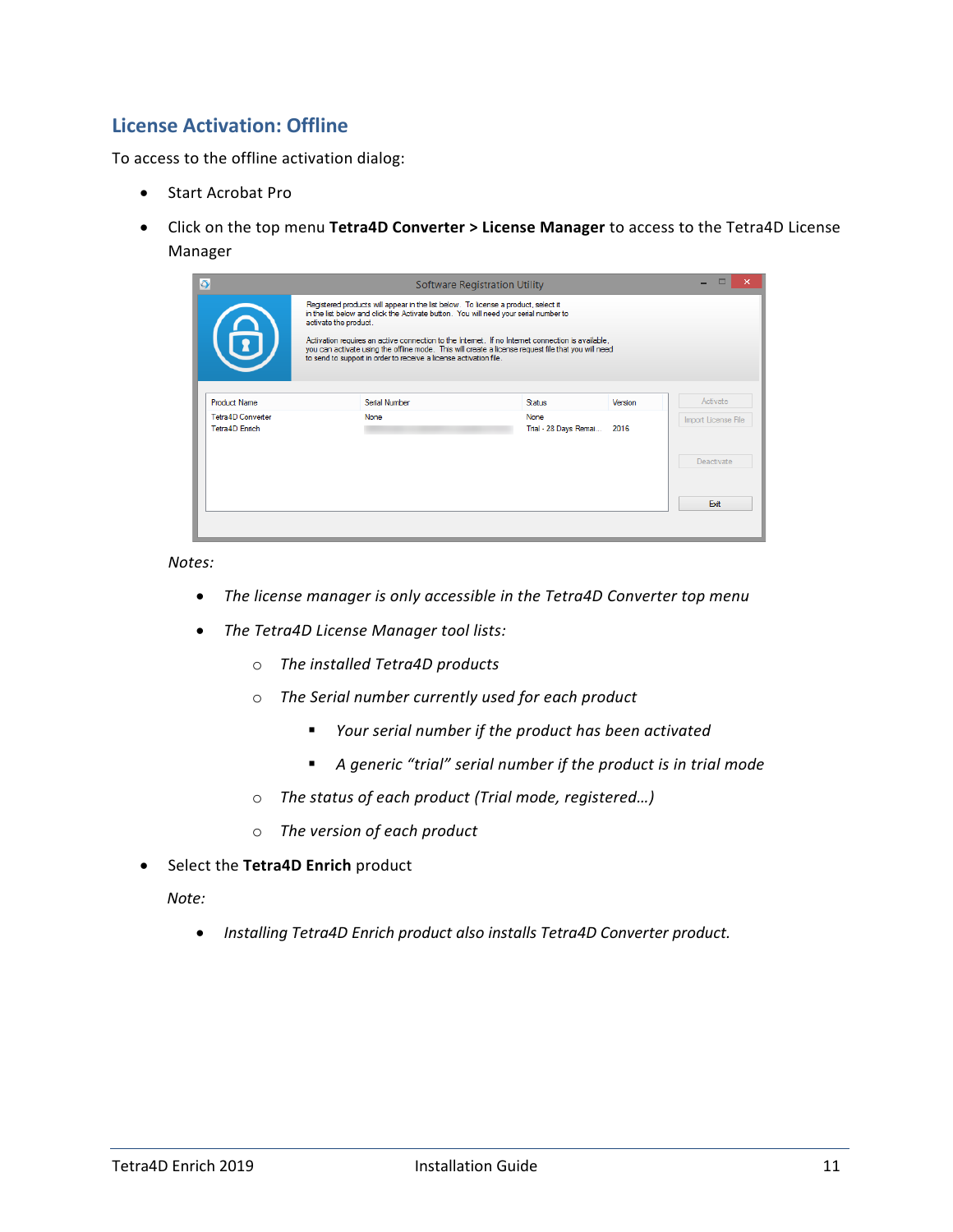• Click on **Activate**

| $\blacklozenge$     |                                                                                                                                                                                                                                                                                                                                                                                                                                                                                      | <b>Software Registration Utility</b> |         |                     |
|---------------------|--------------------------------------------------------------------------------------------------------------------------------------------------------------------------------------------------------------------------------------------------------------------------------------------------------------------------------------------------------------------------------------------------------------------------------------------------------------------------------------|--------------------------------------|---------|---------------------|
| 6                   | Registered products will appear in the list below. To license a product, select it<br>in the list below and click the Activate button. You will need your serial number to<br>activate the product.<br>Activation requires an active connection to the Internet. If no Internet connection is available.<br>you can activate using the offline mode. This will create a license request file that you will need<br>to send to support in order to receive a license activation file. |                                      |         |                     |
| <b>Product Name</b> | Serial Number                                                                                                                                                                                                                                                                                                                                                                                                                                                                        | <b>Status</b>                        | Version | Activate            |
| Tetra4D Converter   | None                                                                                                                                                                                                                                                                                                                                                                                                                                                                                 | None                                 |         | Import License File |
| Tetra4D Enrich      |                                                                                                                                                                                                                                                                                                                                                                                                                                                                                      | Trial - 28 Days Remai                | 2016    |                     |
|                     |                                                                                                                                                                                                                                                                                                                                                                                                                                                                                      |                                      |         | Deactivate          |
|                     |                                                                                                                                                                                                                                                                                                                                                                                                                                                                                      |                                      |         | Exit                |
|                     |                                                                                                                                                                                                                                                                                                                                                                                                                                                                                      |                                      |         |                     |

• Input your serial number

| <b>Enter Serial Number</b> |                                                   |  |  |
|----------------------------|---------------------------------------------------|--|--|
|                            | Enter your serial number below to activate.       |  |  |
|                            | <b>Activate Online</b><br><b>Activate Offline</b> |  |  |
|                            |                                                   |  |  |

- Click on **Activate Offline**
- Save the Offline\_activation\_ XXXXXXX-XXXXXXXXXX-XXXXXXX-XXXXX \_macAddress.req file generated by the license manager

| $\ddot{\Phi}$                                                                                                                            |                           | Save a license request           |                  |             | $\times$          |
|------------------------------------------------------------------------------------------------------------------------------------------|---------------------------|----------------------------------|------------------|-------------|-------------------|
| $(\Leftrightarrow$<br>⊖                                                                                                                  | This PC > Documents       | Ċ<br>v                           | Search Documents |             | ۹                 |
| Organize v<br>New folder                                                                                                                 |                           |                                  |                  | 988 ▼       |                   |
| <b>X</b> Favorites<br>Desktop<br><b>Downloads</b><br><b>Recent places</b><br><b>R</b> Homegroup<br><b>I</b> This PC<br><b>Gu</b> Network | Name                      | ×<br>No items match your search. | Date modified    | <b>Type</b> |                   |
|                                                                                                                                          | $\langle$                 |                                  |                  |             | $\rightarrow$     |
| File name:<br>Save as type:                                                                                                              | <b>Offline Activation</b> |                                  |                  | .req        | v<br>$\checkmark$ |
| <b>Hide Folders</b>                                                                                                                      |                           |                                  | Save             | Cancel      | $\mathcal{M}$     |

• Send the Offline\_activation\_ XXXXXXX-XXXXXXXXXX-XXXXXX-XXXXX \_macAddress.req file to [support@tetra4d.com](mailto:support@tetra4d.com)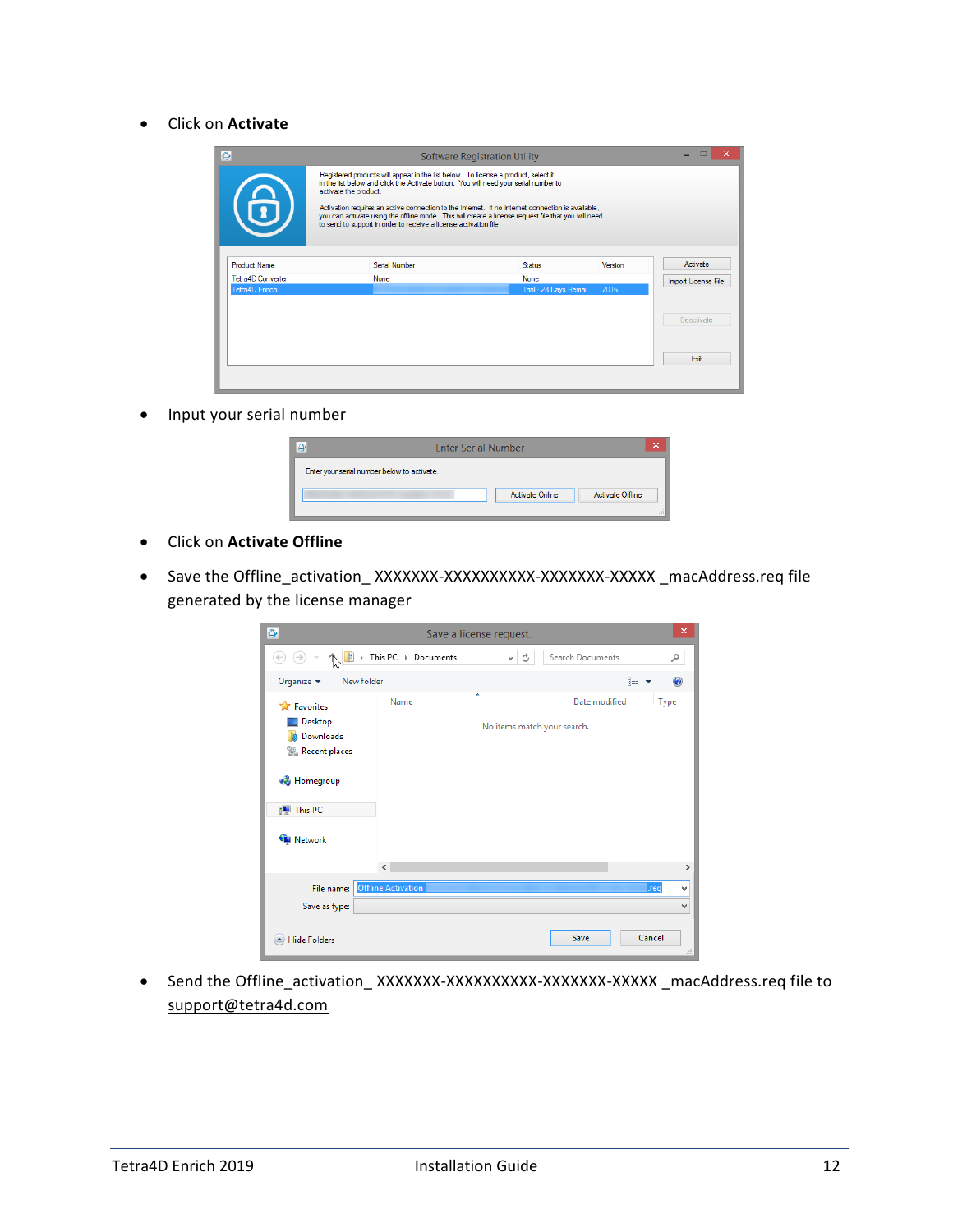• Our support staff will send a license file corresponding to the computer from which you issued the activation request.

Remark:

- o The file you will receive will be named as shown below:
	- XXXXXXX-XXXXXXXXXX-XXXXXXX-XXXXX \_macAddress
- Start Acrobat Pro
- Click on the top menu **Tetra4D Converter > License Manager** to access to the Tetra4D License manager
- Select the **Tetra4D Enrich** product

| $\overline{\Phi}$   | <b>Software Registration Utility</b>                                                                                                                                                                                                                                                                                                                                                                                                                                                 |                       |         |                     |
|---------------------|--------------------------------------------------------------------------------------------------------------------------------------------------------------------------------------------------------------------------------------------------------------------------------------------------------------------------------------------------------------------------------------------------------------------------------------------------------------------------------------|-----------------------|---------|---------------------|
| 6                   | Registered products will appear in the list below. To license a product, select it<br>in the list below and click the Activate button. You will need your serial number to<br>activate the product.<br>Activation requires an active connection to the Internet. If no Internet connection is available.<br>you can activate using the offline mode. This will create a license request file that you will need<br>to send to support in order to receive a license activation file. |                       |         |                     |
| <b>Product Name</b> | Serial Number                                                                                                                                                                                                                                                                                                                                                                                                                                                                        | <b>Status</b>         | Version | Activate            |
| Tetra4D Converter   | None                                                                                                                                                                                                                                                                                                                                                                                                                                                                                 | None                  |         | Import License File |
| Tetra4D Enrich      |                                                                                                                                                                                                                                                                                                                                                                                                                                                                                      | Trial - 28 Days Remai | 2016    |                     |
|                     |                                                                                                                                                                                                                                                                                                                                                                                                                                                                                      |                       |         | Deactivate          |
|                     |                                                                                                                                                                                                                                                                                                                                                                                                                                                                                      |                       |         | Exit                |

• Click on **Import License File**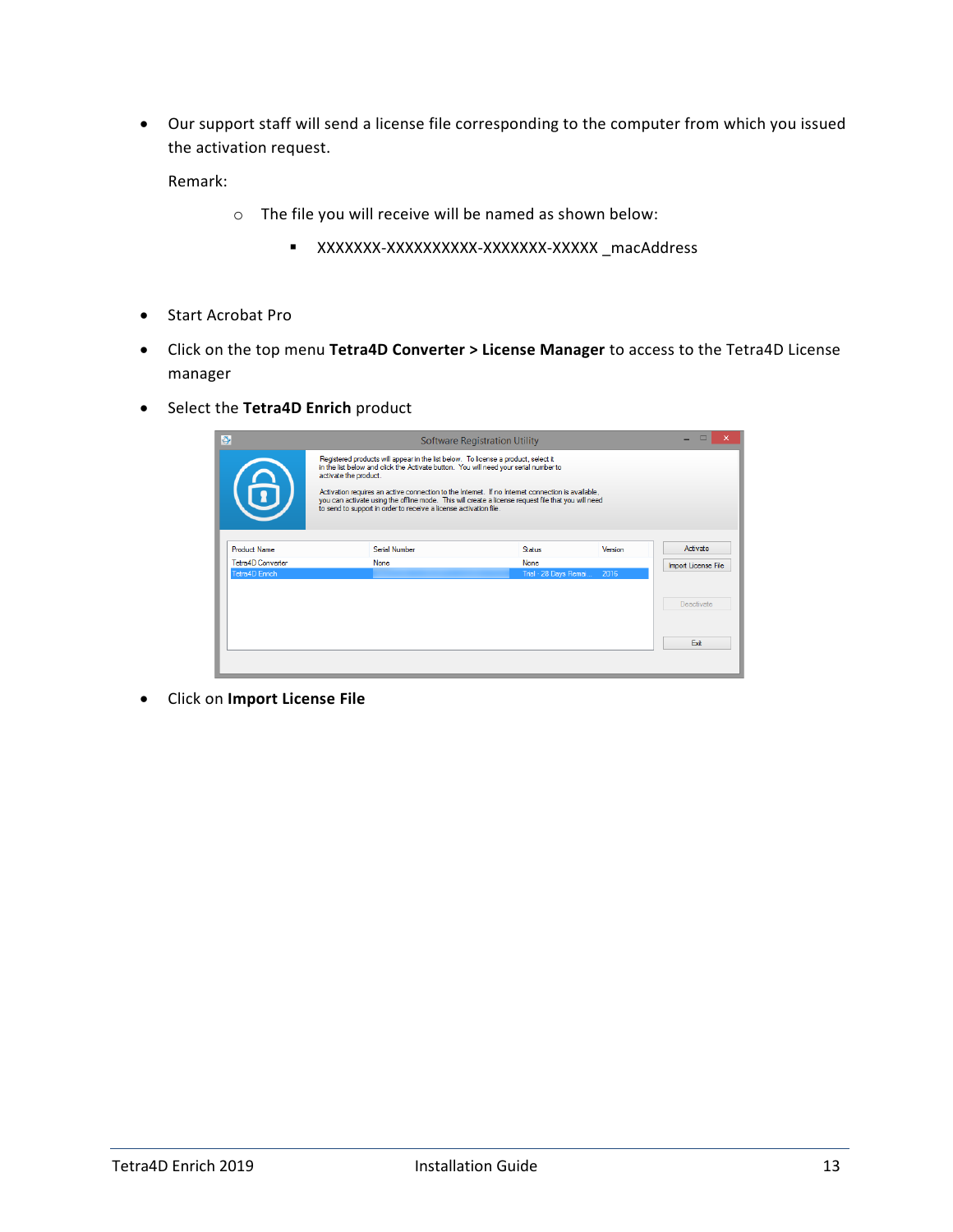• Select the .license file you received

| $\overline{\Phi}$                                               | Choose your license file |                                     |                          | $\boldsymbol{\mathsf{x}}$ |
|-----------------------------------------------------------------|--------------------------|-------------------------------------|--------------------------|---------------------------|
| Desktop ><br>$\rightarrow$<br>$\Leftarrow$<br>介                 |                          | Ċ<br>v                              | Search Desktop           | ۹                         |
| Organize $\blacktriangleright$<br>New folder                    |                          |                                     | 턃<br>$\blacksquare$<br>× | 0                         |
| <b>4 Favorites</b><br>Desktop<br>Downloam                       | Homegroup                |                                     |                          |                           |
| <b>Recent places</b>                                            | Support                  |                                     |                          |                           |
| <b>B</b> Homegroup                                              | This PC                  |                                     |                          |                           |
| $\triangleright$ [ $\blacksquare$ This PC<br><b>Exp</b> Network | Libraries                |                                     |                          |                           |
|                                                                 | <b>Network</b>           |                                     |                          |                           |
| File name:                                                      |                          | <b>License File</b><br>$\checkmark$ |                          | $\checkmark$              |
|                                                                 |                          |                                     | Cancel<br>Open           | A.                        |

• Click **OK** to activate your license

| $\overline{\mathbf{Q}}$             | Software Registration Utility                                                                                                                                                                                                                                                 |                   |         |                     |  |
|-------------------------------------|-------------------------------------------------------------------------------------------------------------------------------------------------------------------------------------------------------------------------------------------------------------------------------|-------------------|---------|---------------------|--|
|                                     | Registered products will appear in the list below. To license a product, select it<br>in the list below and click the Activate button. You will need your serial number to<br>activate the product.                                                                           |                   |         |                     |  |
| 6                                   | Activation requires an active connection to the Internet. If no Internet connection is available,<br>you can activate using the offline mode. This will create a license request file that you will need<br>to send to support in order to receive a license activation file. |                   |         |                     |  |
| <b>Product Name</b>                 | Serial Number                                                                                                                                                                                                                                                                 | Status            | Version | Activate            |  |
| Tetra4D Converter<br>Tetra4D Enrich | None                                                                                                                                                                                                                                                                          | None<br>Unlimited | 2016    | Import License File |  |
|                                     |                                                                                                                                                                                                                                                                               |                   |         | <b>Deactivate</b>   |  |
|                                     |                                                                                                                                                                                                                                                                               |                   |         | Exit                |  |
| License has been activated          |                                                                                                                                                                                                                                                                               |                   |         |                     |  |

Remark:

A confirmation message is shown in the left bottom corner of the dialog box.

• Click **Exit** to close the window.

*Note:*

• *Even if the Tetra4D Converter license status is set to none, the product is activated by the Tetra4D Enrich license.*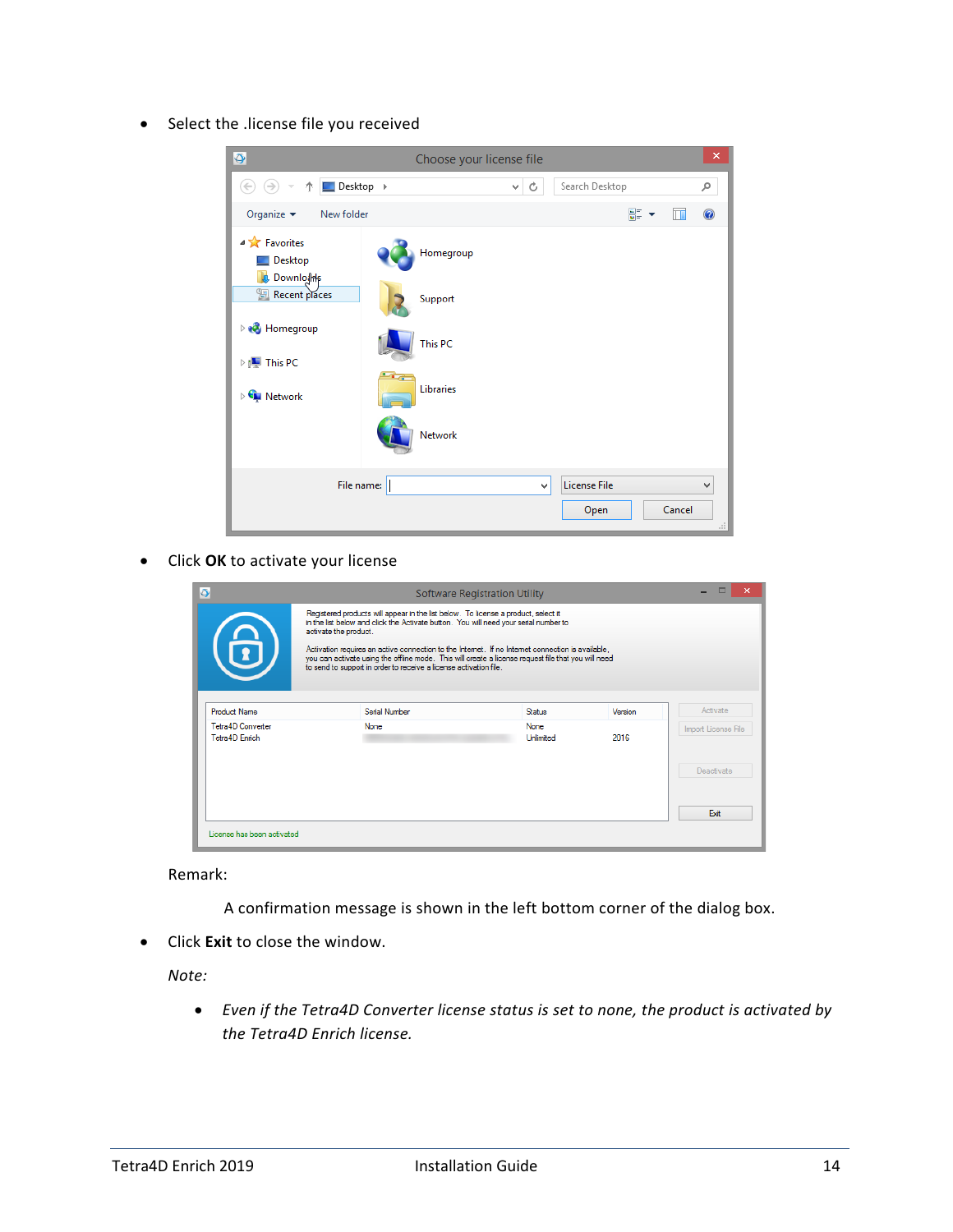#### <span id="page-14-0"></span>**Transfer of a license**

The below schema presents the process that must be followed to transfer a license from one computer to another one.

Remark:

If the computer where the product is licensed is no longer available (OS update, HDD failure, etc...), contact the support to execute the transfer.